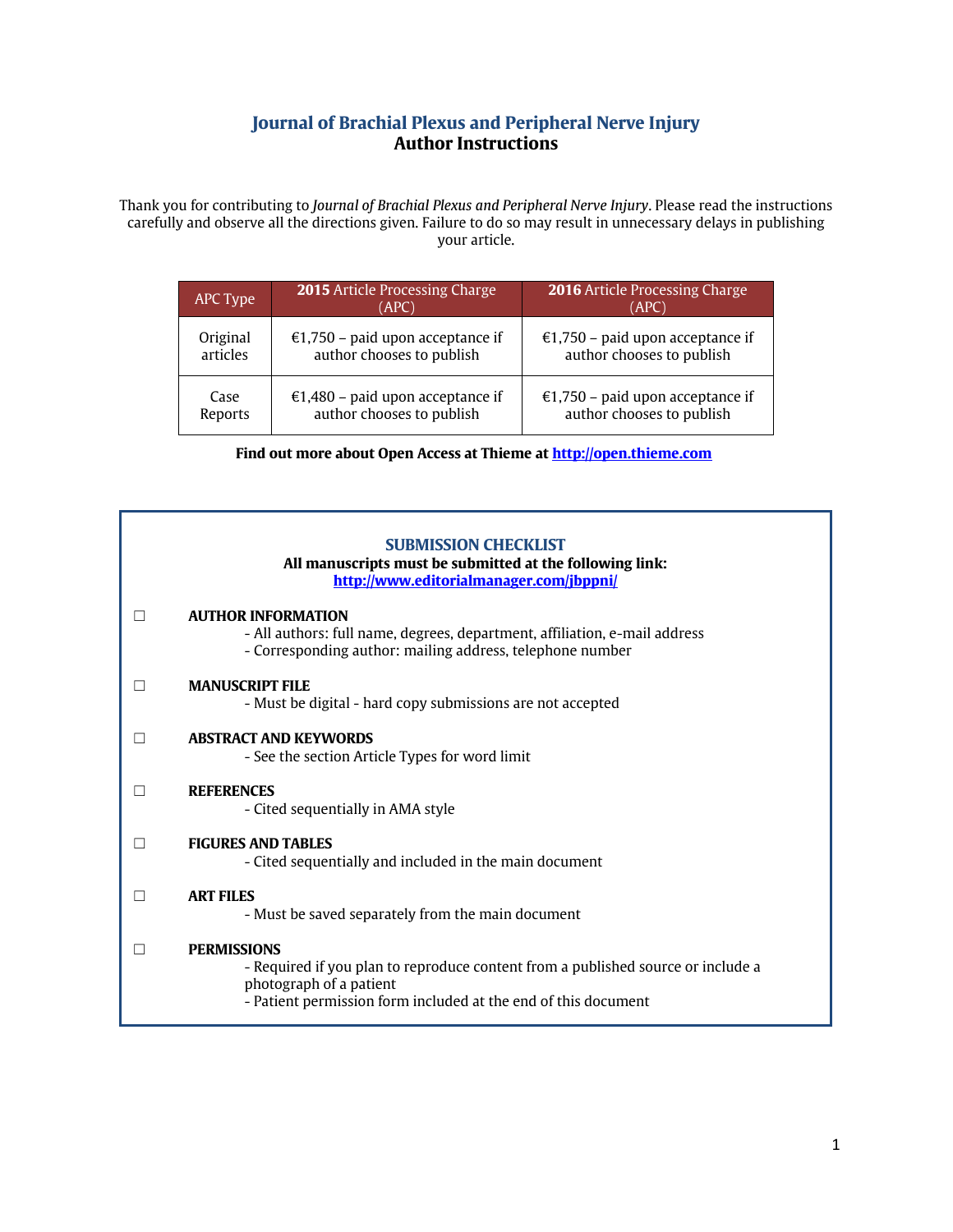| <b>CONTENTS</b> |         |  |  |  |
|-----------------|---------|--|--|--|
|                 | $3 - 6$ |  |  |  |
|                 | 3       |  |  |  |
|                 | 3       |  |  |  |
|                 | 4       |  |  |  |
|                 | 4       |  |  |  |
|                 | 4       |  |  |  |
|                 | 4       |  |  |  |
|                 | 5       |  |  |  |
|                 | 6       |  |  |  |
|                 | 6       |  |  |  |
|                 | 7       |  |  |  |
|                 | 7       |  |  |  |
|                 | 7       |  |  |  |
|                 | 7       |  |  |  |
|                 | 7       |  |  |  |
|                 | 8       |  |  |  |
|                 | 8       |  |  |  |
|                 | 8       |  |  |  |
|                 | 8       |  |  |  |
|                 | 8       |  |  |  |
|                 | 8       |  |  |  |
|                 | 9       |  |  |  |
|                 | 9       |  |  |  |
|                 | 9       |  |  |  |
|                 | 9       |  |  |  |
|                 | 9       |  |  |  |
|                 | 9       |  |  |  |
| 10              |         |  |  |  |
|                 | 11      |  |  |  |

# $\overline{2}$

I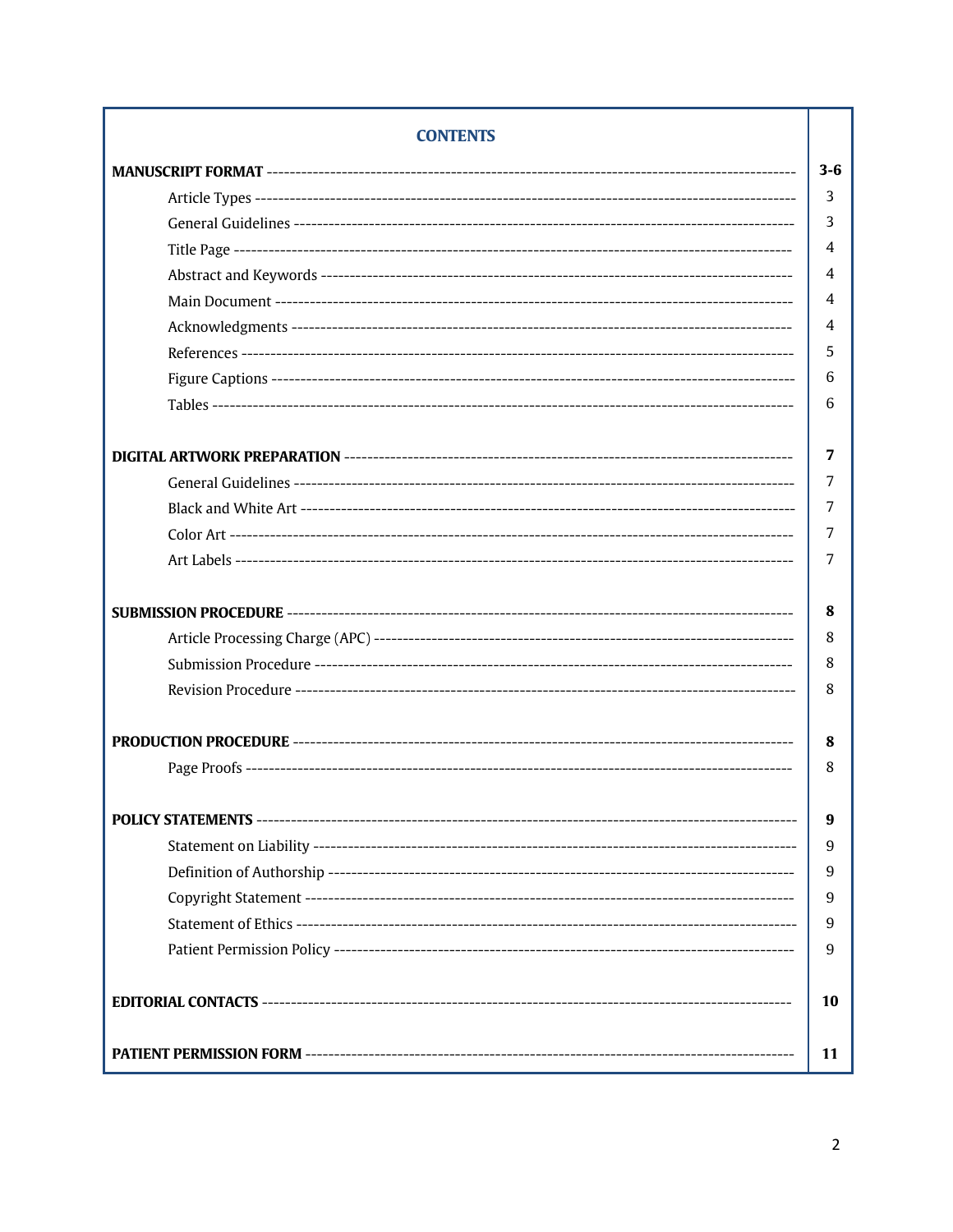## **MANUSCRIPT FORMAT**

### **Article Types**

The following graph shows what types of articles are accepted for publication, and what requirement they may have.

| <b>Article Type</b>                               | <b>Abstract Limit</b> | <b>Keywords Limit</b> | <b>Title Limit</b>   |
|---------------------------------------------------|-----------------------|-----------------------|----------------------|
| Original Contribution<br>(up to 5,000 words)      | Up to 250 words       | Up to 10 keywords     | Up to 120 characters |
| <b>Short Communication</b><br>(up to 1,500 words) | Up to 250 words       | Up to 10 keywords     | Up to 120 characters |
| Case Report<br>(up to $1,500$ words)              | Up to 250 words       | Up to 10 keywords     | Up to 120 characters |
| Review Article                                    | No limit              | No limit              | No limit             |
| Letter to the Editor<br>(up to 1,000 words)       | n/a                   | No limit              | No limit             |
| Editorial<br>(up to 1,500 words)                  | n/a                   | n/a                   | No limit             |

#### **General Guidelines**

- You must submit a digital copy of your manuscript. Hard copy submissions are not accepted.
- Keep the format of your manuscript simple and clear. We will set your manuscript according to our style—do not try to "design" the document.
- The manuscript, including the title page, abstract and keywords, text, references, figure captions, and tables should be typewritten, double-spaced in 12-point font with 1-inch margins all around and saved as one file.
- Each figure should be saved as its own separate file. Do not embed figures within the manuscript file. This requires special handling by Thieme's Production Department.
- Keep abbreviations to a minimum and be sure to explain all of them the first time they are used in the text.
- The manuscripts should be written in American English.
- The authors should use Système International (SI) measurements. For clarity, nonmetric equivalents may be included in parentheses following the SI measurements.
- Use generic names for drugs. You may cite proprietary names in parentheses along with the name and location of the manufacturer.
- Credit suppliers and manufacturers of equipment, drugs, and other brand-name material mentioned in the manuscript within parentheses, giving the company name and primary location.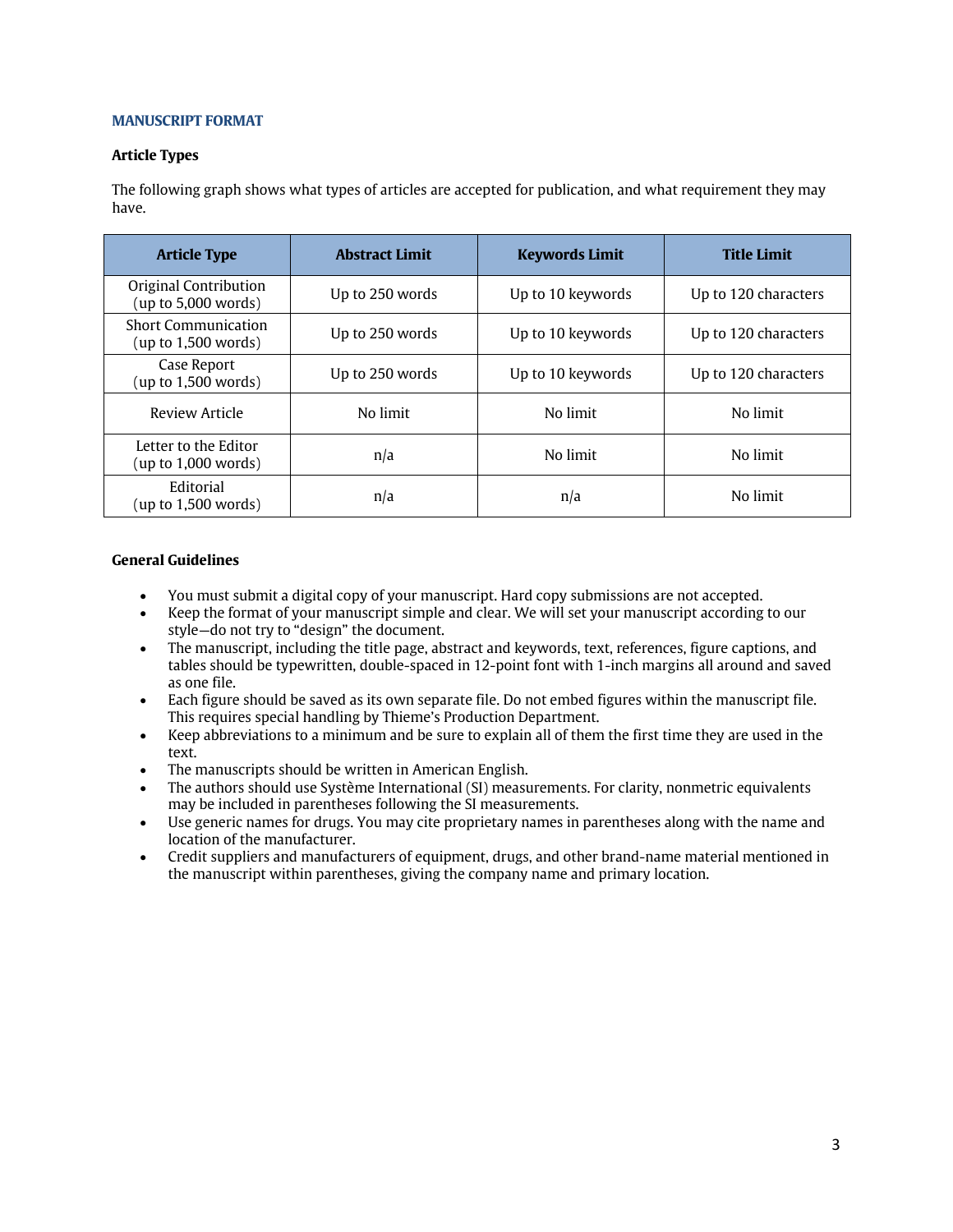## **MANUSCRIPT FORMAT** *continued*

## **Title Page**

- This journal adheres to a single-blinded peer-review policy. The title page should be included in the main document.
- The title page should list the article title and the corresponding author's full name, degree, title, department, affiliation, mailing address, e-mail address, and telephone and fax numbers. It should also list the full name, degree, title, department, and affiliation of every co-author.

## **Abstract and Keywords**

See the section Article Types for word limits.

The abstract should briefly outline the content of the article and any conclusions it may reach. It should be structured as follows: Background (rationale), Objectives, Methods, Results, Conclusions.

The keywords should be words a reader would be likely to use in searching for the content of the article.

## **Main Document**

- Please clearly distinguish the hierarchy of headings within the manuscript by using capital letters, underline, italic, and bold styles as necessary.
- As needed, use italic, superscripts, subscripts, and boldface, but otherwise do not use multiple fonts and font sizes.
- Do not insert page or section breaks except where noted in the Author Instructions.
- Use hard returns (the Enter key) only at the end of a paragraph, not at the end of a line. Allow lines of text to break automatically in your word-processing software. Do not justify your text.
- Use only one space, not two, after periods.
- Create tables using the Table function in Microsoft Word.

## **Acknowledgments**

The source of any financial support received and recognition of personal assistance for the work being published should be indicated at the end of the article, just before the Reference section, under the heading Acknowledgments.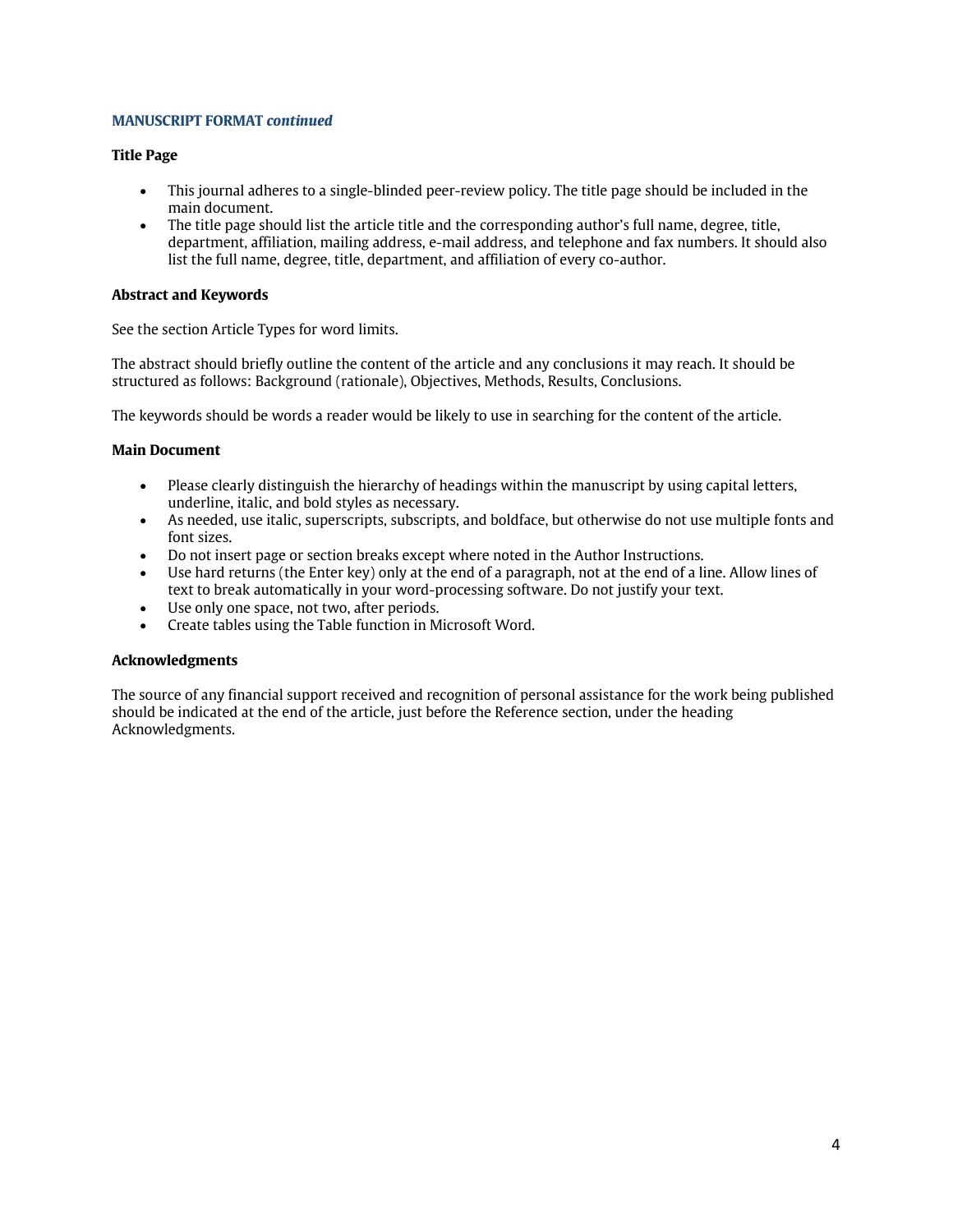### **MANUSCRIPT FORMAT** *continued*

#### **References**

References should be the most recent and pertinent literature available. It is essential that they are complete and thoroughly checked. If the reference information is incomplete, good online sites to search for full details are the National Library of Medicine[: www.nlm.nih.gov;](http://www.nlm.nih.gov/) Books in Print: [www.booksinprint.com;](http://www.booksinprint.com/) PubMed[: www.ncbi.nlm.nih.gov/PubMed/;](http://www.ncbi.nlm.nih.gov/PubMed/) or individual publisher Web sites.

- References must be listed in AMA style, using Index Medicus journal title abbreviations.
- References follow the article text. Insert a page break between the end of text and the start of references.
- References must be cited sequentially (NOT alphabetically) in the text using superscript numbers.
- By way of exception to AMA style, do not italicize book titles or journal title abbreviations and do not put a period at the end of a reference.
- List all author names, up to and including six names. For more than six authors, list the first three followed by et al.
- References should be styled per the following examples:
- 1. Citing a journal article:

Newburger JW, Takahashi M, Burns JC, et al. The treatment of Kawasaki syndrome with intravenous gamma-globulin. N Engl J Med 1986;315:341–347

- 2. Citing a chapter in a book: Toma H. Takayasu's arteritis. In: Novick A, Scoble J, Hamilton G, eds. Renal Vascular Disease. Philadelphia: WB Saunders; 1995:47–62
- 3. Citing a book: Stryer L. Biochemistry. 2nd ed. San Francisco: WH Freeman; 1981:559–596
- 4. Citing a thesis: Stern I. Hemorrhagic Complications of Anticoagulant Therapy [Ph.D. dissertation]. Evanston, IL: Northwestern University; 1994
- 5. Citing a government publication: Food and Drug Administration. Jin Bu Huan Herbal Tablets. Rockville, MD: National Press Office; April 15, 1994. Talk Paper T94-22
- 6. Citing an online article:

Rosenthal S, Chen R, Hadler S. The safety of acelluler pertussis vaccine vs whole-cell pertussis vaccine [abstract]. Arch Pediatr Adolesc Med [serial online]. 1996;150:457–460. Available at: http://www.ama-assn.org/sci-pubs/journals/archive/ajdc/vol\_150/no\_5/abstract/htm. Accessed November 10, 1996

7. Citing a symposium article:

Eisenberg J. Market forces and physician workforce reform: why they may not work. Paper presented at: Annual Meeting of the Association of American Medical Colleges; October 28, 1995; Washington, DC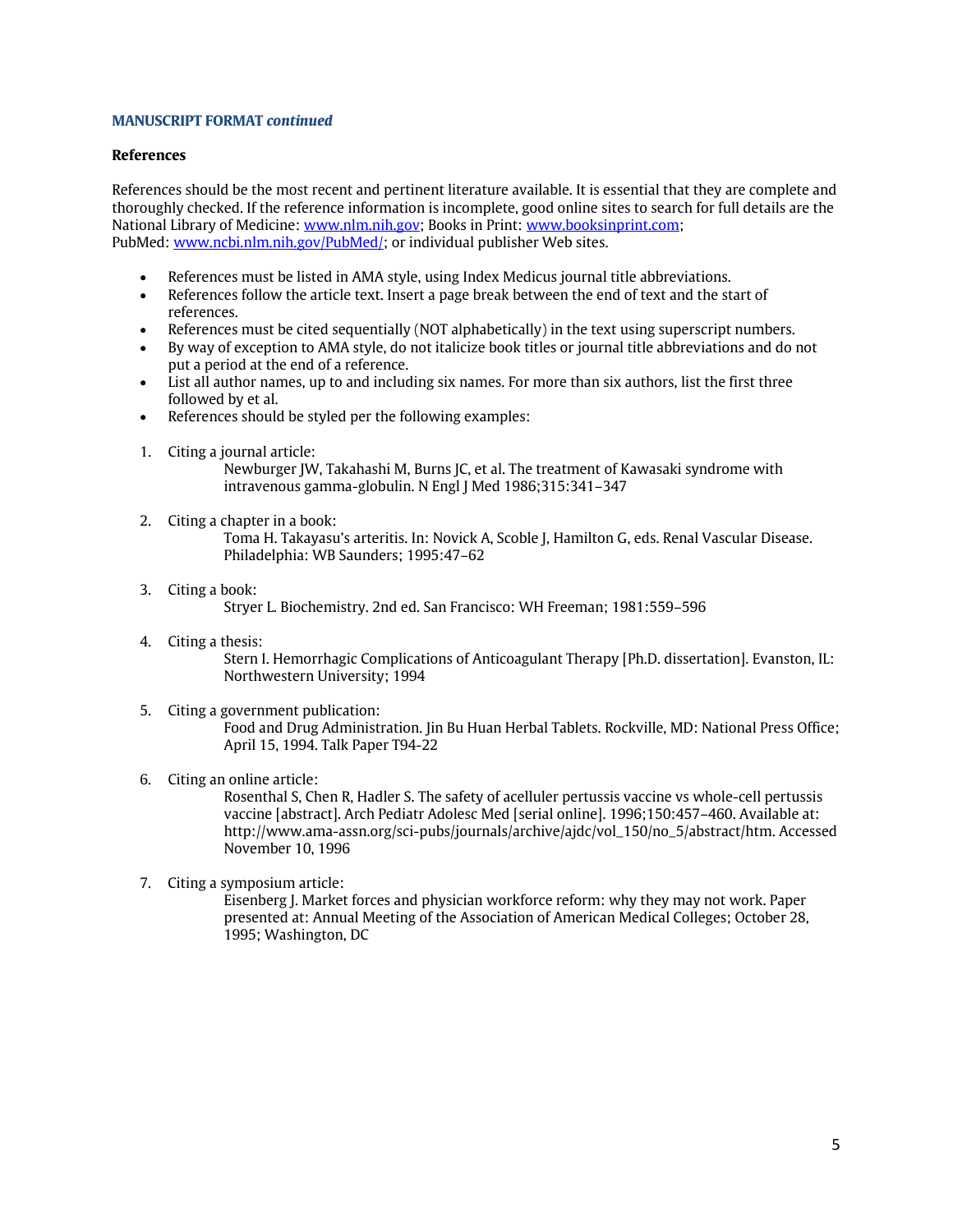## **MANUSCRIPT FORMAT** *continued*

## **Figure Captions**

- Figures include photographs or radiographs, drawings, graphs, bar charts, flow charts, and pathways, but NOT lists or tables.
- Figures must be cited sequentially in the text. Number all figures (and corresponding figure captions) sequentially in the order they are cited in the text.
- Figure captions should be written after the reference list. Insert a page break between the end of references and the start of figure captions.
- Figure captions should include a description of the figure and/or each lettered part (A, B, etc.) and of any portions of the figure highlighted by arrows, arrowheads, asterisks, etc.
- For a figure borrowed or adapted from another publication (used with permission), add a credit line in parentheses at the end of each figure legend. This credit line should be a complete bibliographic listing of the source publication (as a reference), or other credit line as supplied by the copyright holder. For example (Reprinted with permission from Calfee DR, Wispelwey B. Brain abscess. Semin Neurol 2000;20:357.)

## **Tables**

- Data given in tables should be commented on but not repeated in the text. Be sure that lists or columns of related data are composed in a word-processing program like the rest of the text.
- Do not intersperse tables in the text. Tables should appear after the figure captions. Insert a page break between the end of the figure captions and the start of the tables.
- Tables must be double-spaced and numbered in the same sequence they are cited in the text. A short descriptive title should be provided for each table.
- If a table contains artwork, supply the artwork separately as a digital file.
- For tables borrowed or adapted from another publication (used with permission), add a credit line as the first footnote beneath each table. This credit line should be a complete bibliographical listing of the source publication (as a reference), or other credit line as supplied by the copyright holder. For example, "Reprinted with permission from Calfee DR, Wispelwey B. Brain abscess. Semin Neurol 2000;20:357." ("Data from . . ." or "Adapted from . . ." may also be used, as appropriate.)
- Other footnotes for tables should be indicated in the table using superscript letters in alphabetical order.
- Any abbreviations used in the table should be explained at the end of the table in a footnote.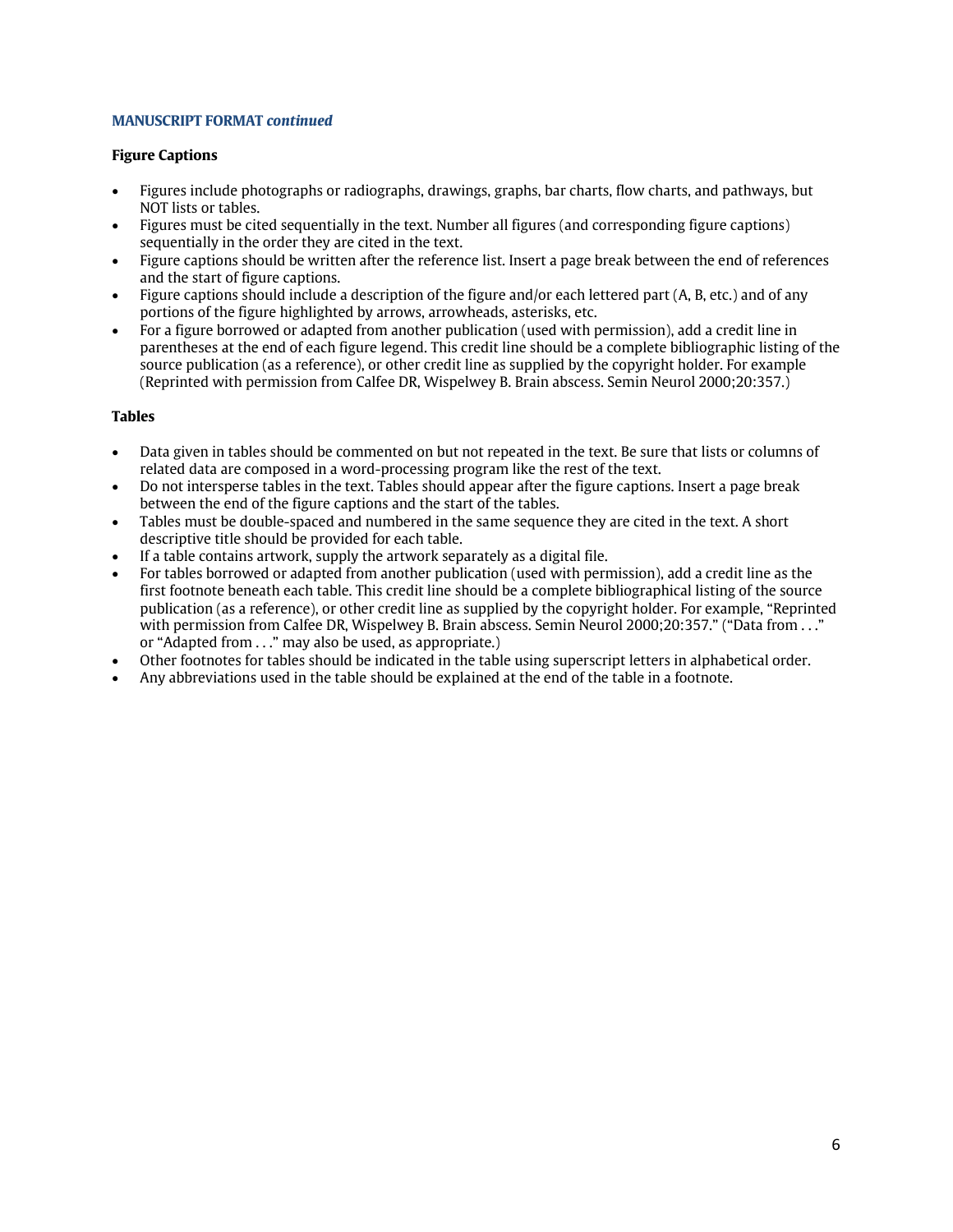## **DIGITAL ARTWORK PREPARATION**

## **General Guidelines**

- It is best to use Adobe Photoshop to create and save images, and Adobe Illustrator for line art and labels.
- Do not submit art created in Microsoft Excel, Word, or PowerPoint. These files cannot be used by the typesetter.
- Save each figure in a separate file.
- Do not compress files.
- All black-and-white and color artwork should be at a resolution of 300 dpi (dots per inch) in TIFF format. Line art should be 1,200 dpi in EPS or TIFF format. Contact the Production Editor at Thieme if you are unsure of the final size.
- It is preferable for figures to be cropped to their final size (approximately  $3\frac{1}{2}$  inches for a single column and up to 7 inches for a double column), or larger, and in the correct orientation. If art is submitted smaller and then has to be enlarged, its resolution (dpi) and clarity will decrease.

**Note**: Lower resolutions (less than 300 dpi) and JPEG format (.jpg extension) for grayscale and color artwork are strongly discouraged due to the poor quality they yield in printing, which requires 300 dpi resolution for sharp, clear, detailed images. JPEG format, by definition, is a lower resolution (compressed) format designed for quick upload on computer screens.

## **Black-and-White Art**

- Black-and-white artwork can be halftone (or grayscale) photographs, radiographs, drawings, line art, graphs, and flowcharts. Thieme will only accept digital artwork.
- If possible, do not send color art for conversion to black-and-white. Do the conversion yourself so that you can check the results and confirm in advance that no critical details are lost or obscured by the change to black-and-white.
- For best results, line art should be black on a white background. Lines and type should be clean and evenly dark. Avoid screens or cross-hatching, as they can darken or be uneven in printing and lead to unacceptable printing quality.

## **Color Art**

• All color artwork should be saved in CMYK, not RGB.

## **Art Labels**

- Arrows, asterisks, and arrowheads (or other markers) should be white in dark or black areas and black in light or white areas, and large in size. If not, these highlighting marks may become difficult to see when figures are reduced in size during the typesetting process.
- Use 1-point (or thicker) rules and leader lines.
- Capitalize the first word of each label and all proper nouns. Consider using all capitals if you need a higher level of labels.
- Where there are alternate terms or spellings for a named structure, use the most common one and make sure it is consistent with what is used in the text.
- Avoid using multiple fonts and font sizes for the labels; use only one or two sizes of a serif font.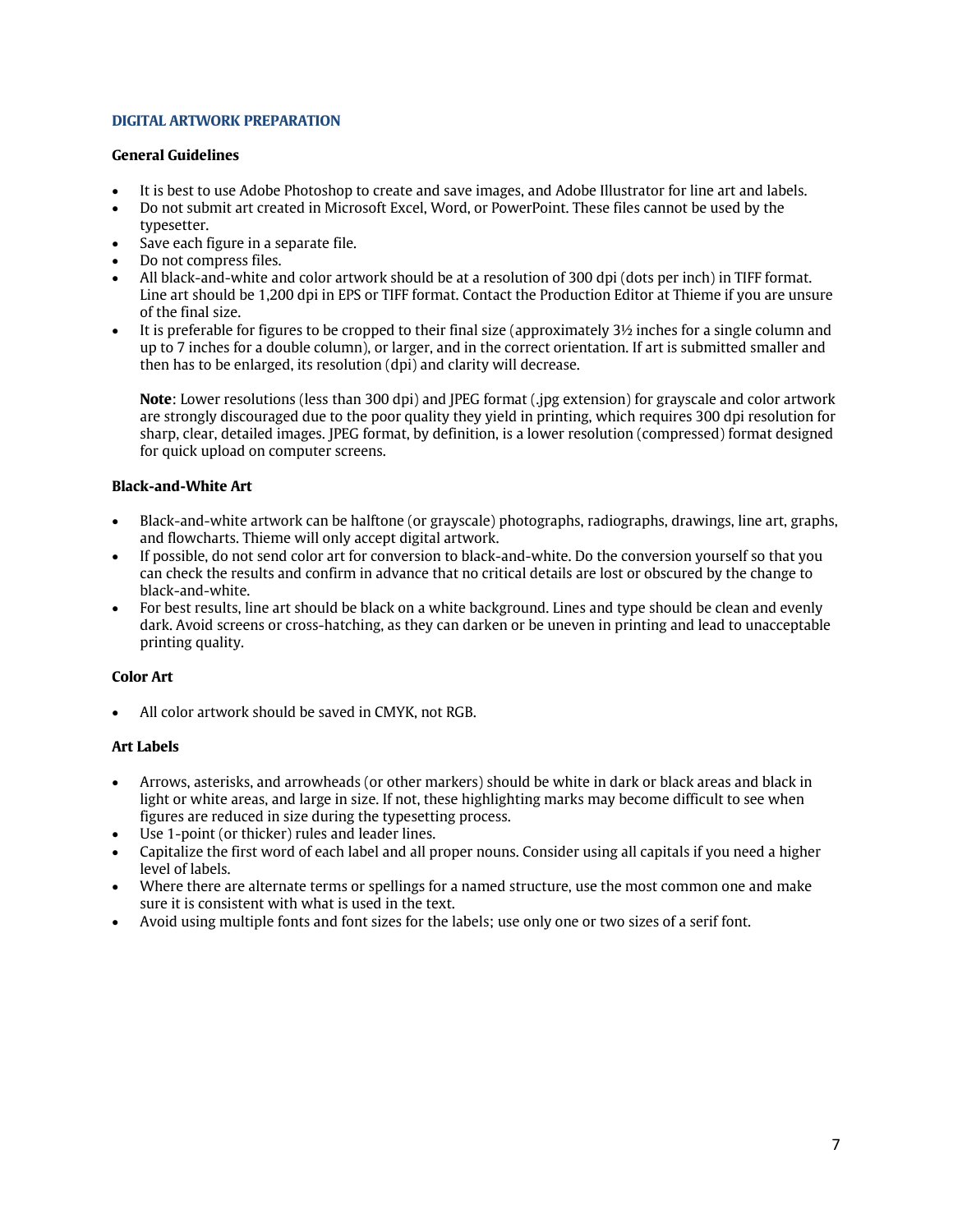#### **SUBMISSION PROCEDURE**

#### **Article Processing Charge (APC)**

During the submission process, you will be prompted to confirm that you accept to pay the APC if your manuscript should be chosen for publication. Please refer to the first page of this document for the exact pricing. You will be billed based on the year in which you submitted your manuscript, but you will not receive the bill until and unless your manuscript has been accepted for publication.

#### **Submission Procedure**

- Consult the checklist on the first page of this document to ensure that you are ready to submit your manuscript.
- Manuscripts must be submitted electronically at the following link: <http://www.editorialmanager.com/jbppni/>
- Always review your manuscript before submitting it. You may stop a submission at any phase and save it to submit later. After submission, you will receive a confirmation email. You can also check the status of your manuscript by logging in to the submission system. The Editor in Chief will inform you via email once a decision has been made.

#### **Revision Procedure**

- Should the editors decide that your article requires a revision, you will need to make the changes via a wordprocessing program and resubmit it electronically.
- Log In to the submission system and find your article, which will be marked for revision.
- The best way to make revisions to your manuscript is by enabling the Track Changes mode in Microsoft Word, which will automatically highlight and mark up revised text. Please submit both a marked up copy and a clean copy of your revised manuscript to the submission system.
- Your original files will still be available after you upload your revised manuscript, so you should delete any redundant files before completing the submission.
- You will also be provided space in which to respond to the reviewers' and editors' comments. Please be as specific as possible in your response.

#### **PRODUCTION PROCEDURE**

#### **Page Proofs**

Page proofs will be sent to you via email. The proofs will be in a PDF file format, which should be opened using Acrobat Reader software. You will receive further instructions with your proofs. Take this opportunity to check the typeset text for typographic and related errors. Elective alterations are difficult to accommodate owing to the associated time and expense of introducing them. Therefore, please be sure that when you submit your manuscript, it is accurate, complete, and final.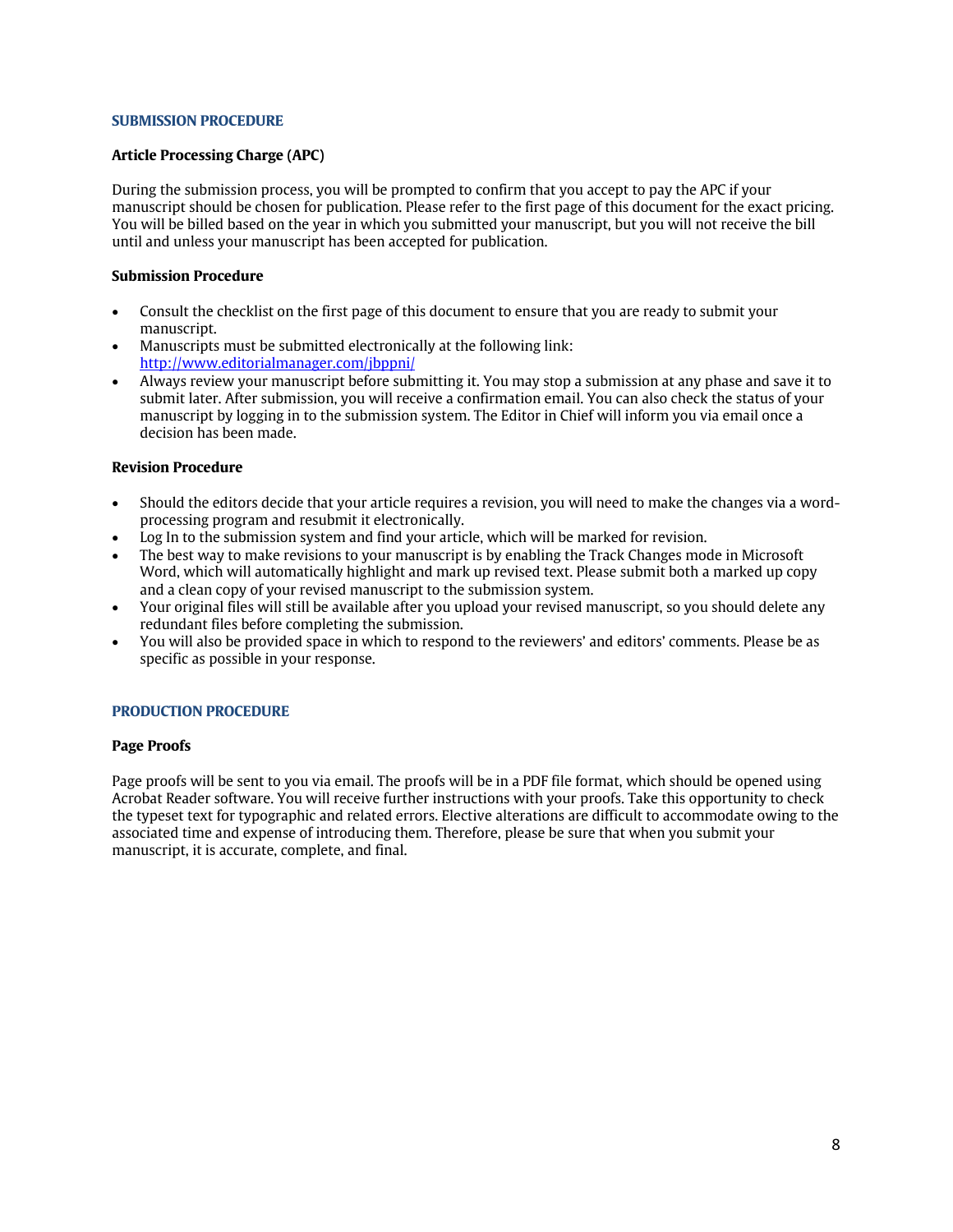#### **POLICY STATEMENTS**

#### **Statement on Liability**

The legislation on product liability makes increased demands on the duty of care to be exercised by authors of scientific research and medical publications. This applies in particular to papers and publications containing therapeutic directions or instructions and doses or dosage schedules. We therefore request you to examine with particular care, also in your own interest, the factual correctness of the contents of your manuscript once it has been copyedited and returned to you in the form of galley proofs. The responsibility for the correctness of data and statements made in the manuscript rests entirely with the author.

#### **Definition of Authorship**

Authorship credit should be based on criteria established by the [International Committee of Medical Journal](http://www.icmje.org/)  [Editors.](http://www.icmje.org/) Each author should have made the following contributions towards the completion of the manuscript:

- 1. Substantial contributions to conception and design, acquisition of data, or analysis and interpretation of data
- 2. Drafting the article or revising it critically for important intellectual content
- 3. Final approval of the version to be published

#### **Copyright Statement**

Submitted manuscripts must represent original research not previously published nor being considered for publication elsewhere. The editors and Thieme combat plagiarism, double publication, and scientific misconduct with the software [CrossCheck](http://www.crossref.org/crosscheck/) powered b[y iThenticate.](http://www.ithenticate.com/) Your manuscript may be subject to an investigation and retraction if plagiarism is suspected.

If you plan to reproduce text, tables, or figures from a published source, you must first obtain written permission from the copyright holder (usually the publisher). This is required even if the material is from your own published work. For material never before published and given to you by another person, you must obtain permission from that person. Serious delays to publication can be incurred if permissions are not obtained.

As the author, it is your responsibility to obtain all permissions, pay any permission fees, furnish copies of permissions to Thieme with your manuscript, and include a credit line at the end of the figure caption, beneath the table, or in a text footnote.

Upon publication of an article, all rights are held by the publishers, including the rights to reproduce all or part of any publication. The reproduction of articles or illustrations without prior consent from the publisher is prohibited.

## **Statement of Ethics**

This journal adheres to the ethical standards described by th[e Committee on Publication Ethics](http://publicationethics.org/) and the [International Committee of Medical Journal Editors.](http://www.icmje.org/urm_main.html) Authors are expected to adhere to these standards.

For all manuscripts reporting data from studies involving human or animal participants, formal review and approval, or formal review and waiver (exemption), by an appropriate institutional review board (IRB) or ethics committee is required, as well as any necessary HIPAA consent, and should be described in the Methods section with the full name of the reviewing entity. All clinical trials must be registered in a public trials registry. Denote the registry and registry number.

#### **Patient Permission Policy**

You must obtain a signed patient permission form for every patient whose recognizable photograph will be used. If you do not supply this, the identity of the patient must be obscured before the image is published; this could interfere with the instructive value of the photograph. Attached below is a sample patient permission form.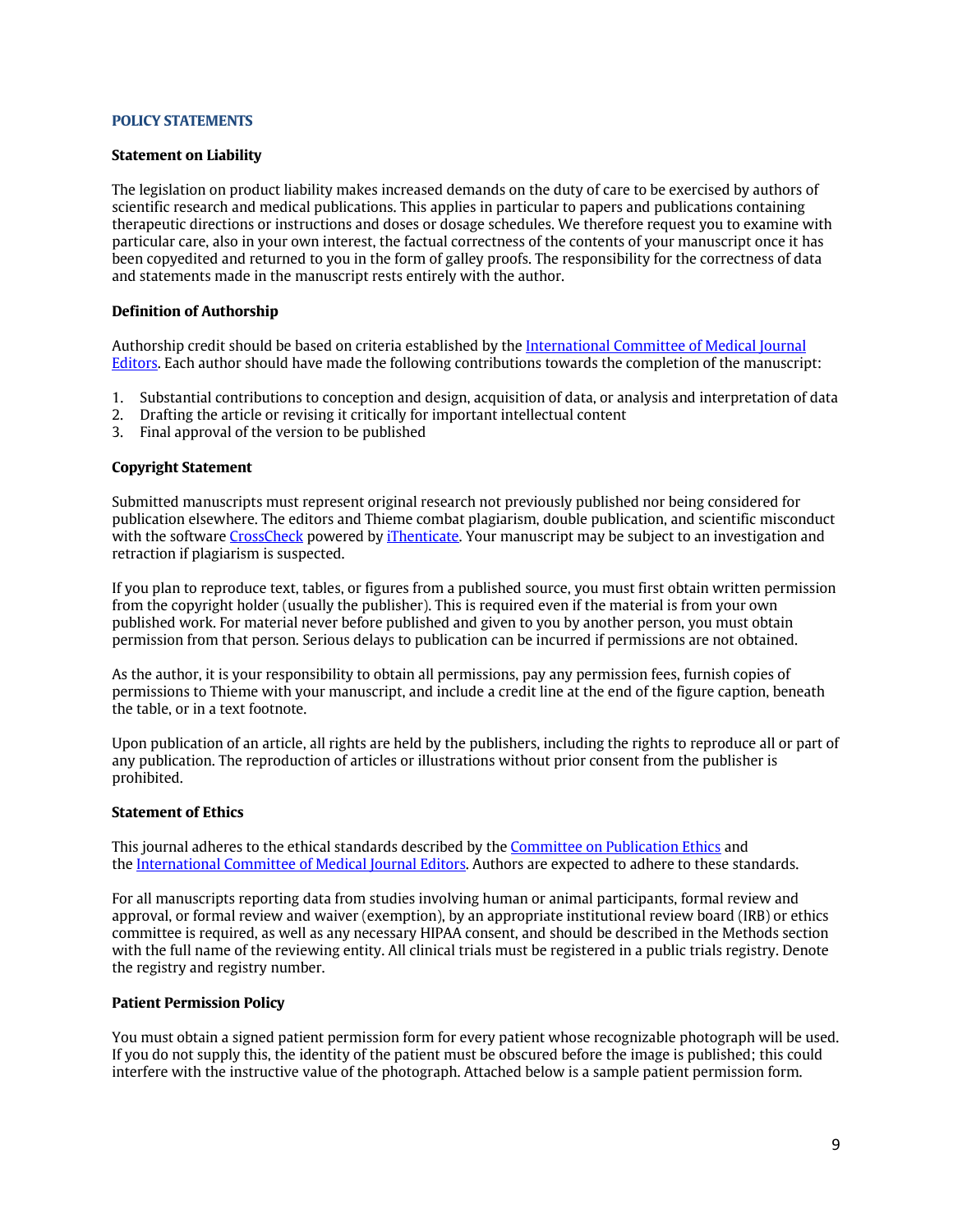## **EDITORIAL CONTACTS**

Please contact the Editors or Thieme Publishers with any questions.

## **Editor in Chief**

Jörg Bahm, M.D., Ph.D. Franziskushospital, Aachen, Germany

## **Thieme Publishers – Journals Coordinator**

Kelly M. Coffey Thieme Medical Publishers, Inc. 333 Seventh Avenue New York, NY 10001 Tel: 212-584-4662 / Fax: 212-947-1112 [journals@thieme.com](mailto:journals@thieme.com)

## **Thieme Publishers – Production Editor**

David Stewart Thieme Medical Publishers, Inc. 333 Seventh Avenue New York, NY 10001 Tel: 212-584-4693 / Fax: 212-947-1112 [david.stewart@thieme.com](mailto:david.stewart@thieme.com)